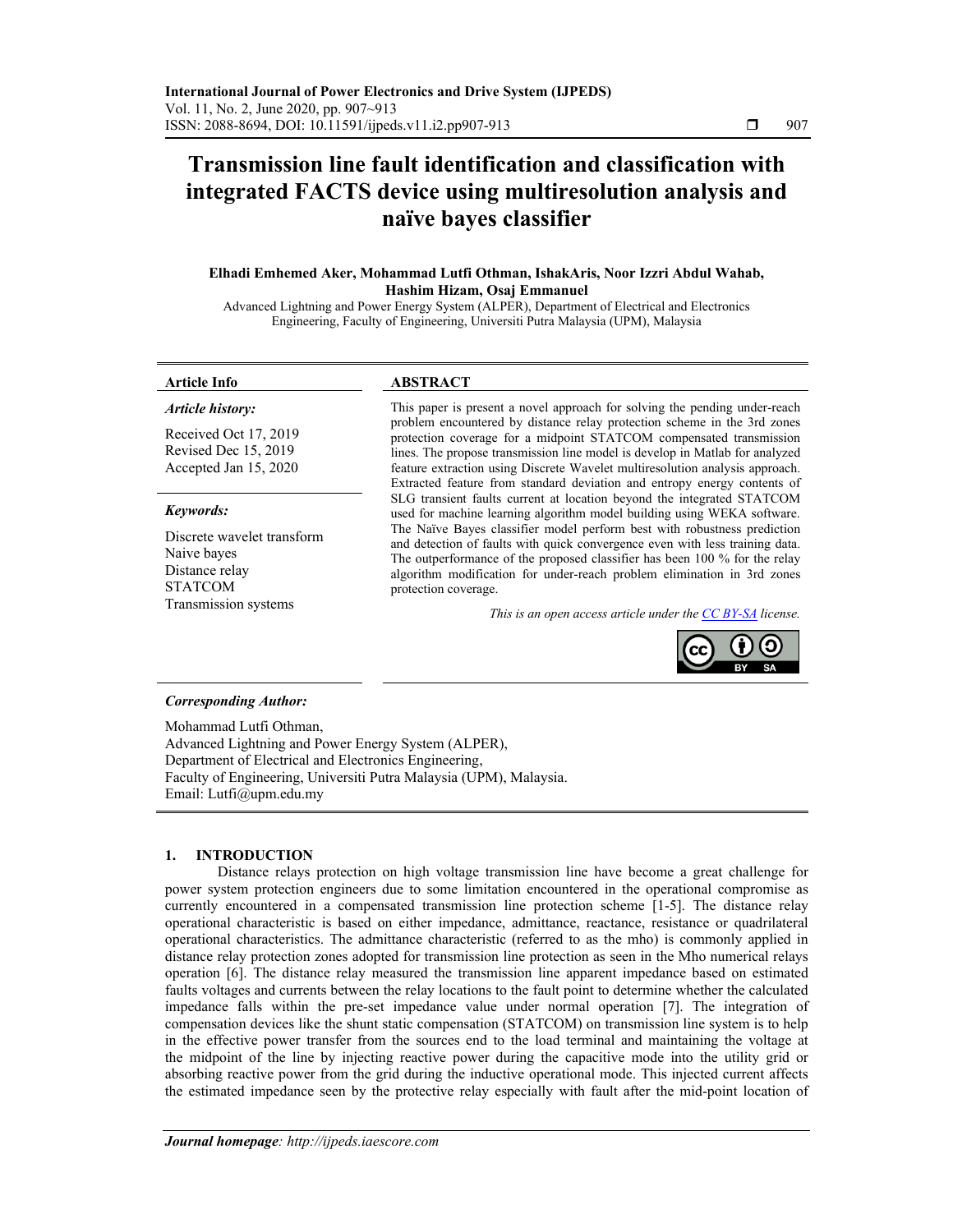the compensation device leading to much higher estimation of the fault impedance outside the  $3<sup>rd</sup>$  zone protection coverage of the relay for adjacent faulted line leading to under-reach effect. Such faults are undetected by the relay and may cause serious dame to lives, installations and safety compromise [8-10]. In view of this operational challenge in distance relay to provide reliable and secure power system protection on STATCOM compensated transmission line, an adaptive relaying algorithm with the adoption of synchronized measurement on PSCAD EMTDC simulation model for shunt compensated line using the wide area network measurement and monitoring approach for relay performance suitability, with the adoption of high speed communication link proposed earlier [11]. Another innovation on synchronised measurement using two ends information for the protection compromise problem eradication with the adoption of Phasor measurement unit (PMU) alongside with pilot protection scheme through communication link proposed on shunt compensated line to eliminate distance relay protection problems [12, 13].

A three zones protection model for internal and external fault discrimination for effective power flow capability improvement on the western Nanjing power grid with integrated unified power flow controller (UPFC) based on transmission line parameters model conducted [14]. The adoption of a layer peeling algorithm for power system accurate network mapping using probing measuring impulses from postfault information was developed for fault location determination on overhead transmission lines [15]. Research on zone 3 backup protection compromise elimination in distance relay during load encroachment with the adoption of synchro phasor measurements obtained from PMU at both end of the transmission line network[16]. The complexity involved in the handling of the two-end faults data for accurate analysis, the high cost of communication device are some limitations of these proposed methods. In view of these limitations, the current study propose a fault data signature extraction from just one end protection location and machine learning using MATLAB and Waikato Environment for Knowledge Analysis (WEKA) software for effective single line to ground (SLG) fault detection, and classification on the STATCOM compensated transmission line in order to eliminate under-reach effect encountered in the 3<sup>rd</sup> zone protection coverage of distance relay element.The article is structured into five section consisting of introduction, research methods, result / discussion, and conclusion for in-depth divulgence of relevant and related information for future work emulation. The study proposes a novel advanced signal processing approach and machine learning approach to solving the pending protection compromise in distance relay to current existing body of knowledge as presented.

### **2. RESEARCH METHOD**

The paper present a Libya compensated power grid line of 300 km, rated 400 kV,and 50 Hz frequency as depicted in Figure 1.The study system is a 4 -bus system with A, B, C and D buses for the 3 protection zones coverages for relay at the end bus A. The system contains two-source system with Generator in the sending end and Load at the receiving end. On this study model, various types of fault beyond the STATCOME locations are simulated in Matlab software for fault voltage and current signals signature data extraction for each scenario.



Figure 1. STATCOM compensated transmission line

The flow for the applied method for this study is display in Figure 2 for the SLG fault detection and classification on the STATCOM compensated transmission line to address the under-reach challenges faced by the distance relay protective element in the  $3<sup>rd</sup>$  zone protection region as earlier explained. Initially (Preprocessing Stage), the three-phase current signal obtained from the SLG fault Mathlab simulation of the transmission line power system with and without integrated STATCOM were analysed using wavelet analysis to obtain the feature extraction or data for onward intelligent machine learning. In the second stage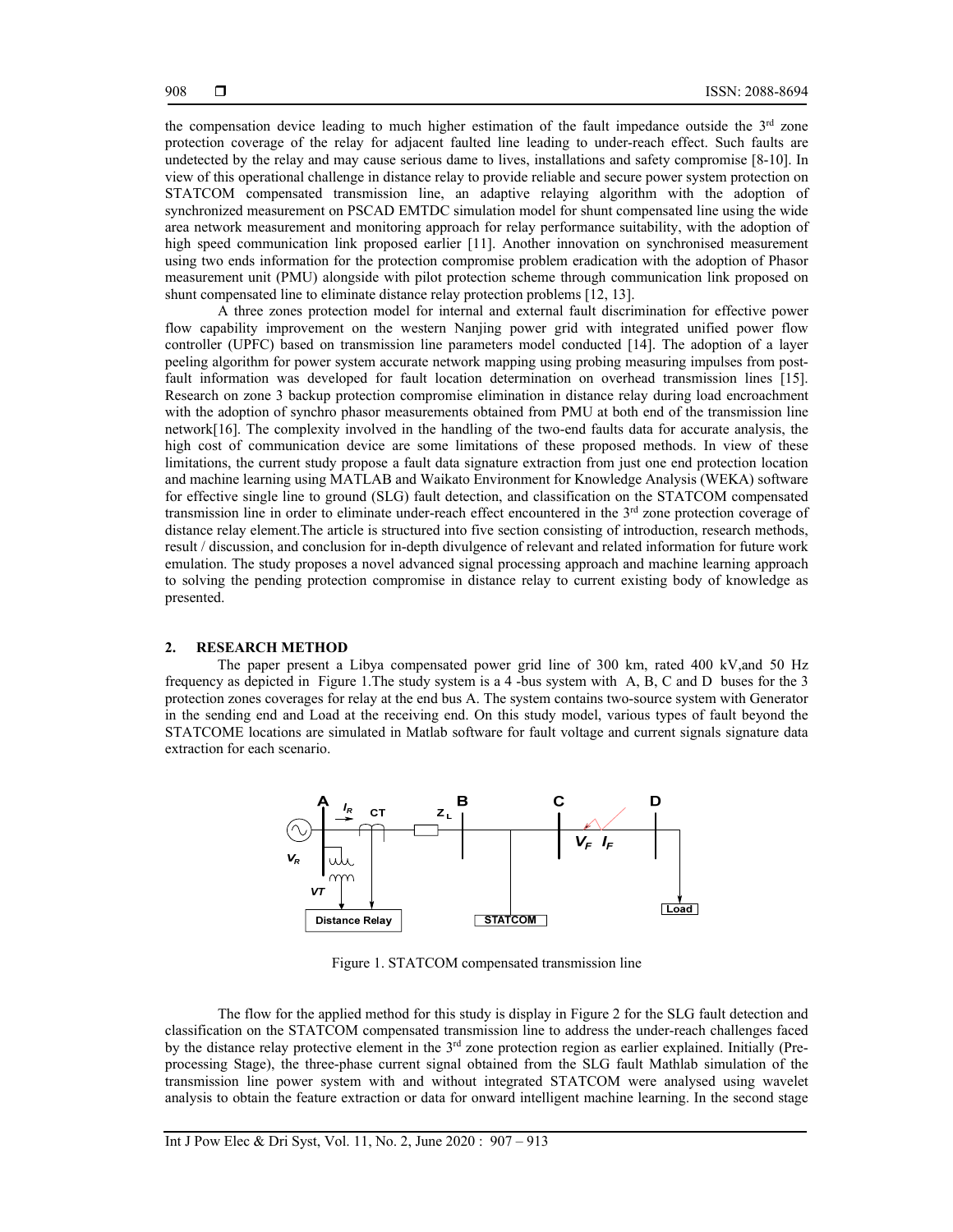(Classification), the several algorithms in WEKA machine learning software were deployed for the intelligent training of several algorithm for effective classification and fault detection model building. This is finally followed by the deployment of trained model for effective trip decision making to eliminate the pending misclassification currently encountered in conventional distance relay protection scheme. Figure 2 by a simple block diagram describing the various stages and which is explained and described in detail below.

- Simulate the two models scenarios to obtain fault current signatures from models of the system as seen in Figure 3 -5.
- In second stage entail the feature extraction from each extracted voltage and current fault signals from noise by decomposing the signal using discrete wavelet transform (DWT) based multi revolution analysis at various levels.
- Pre-processing stage: Collation of extracted features across all faults instances to obtain signal standard deviation (SD) and entropy energy values (EV) across all sampled signals using DWT.
- Training stage**:** The extracted features (SD and EV) data at various instances deployed for training AI algorithm training.
- Classification Model building**:** Train model deployment for fault detection, classification and accurate trip decision making across both model architectures.



Figure 2. Flow Chart



Figure 3. Phase A SLG fault at 200km (a) without (b) integrated STATCOM compensation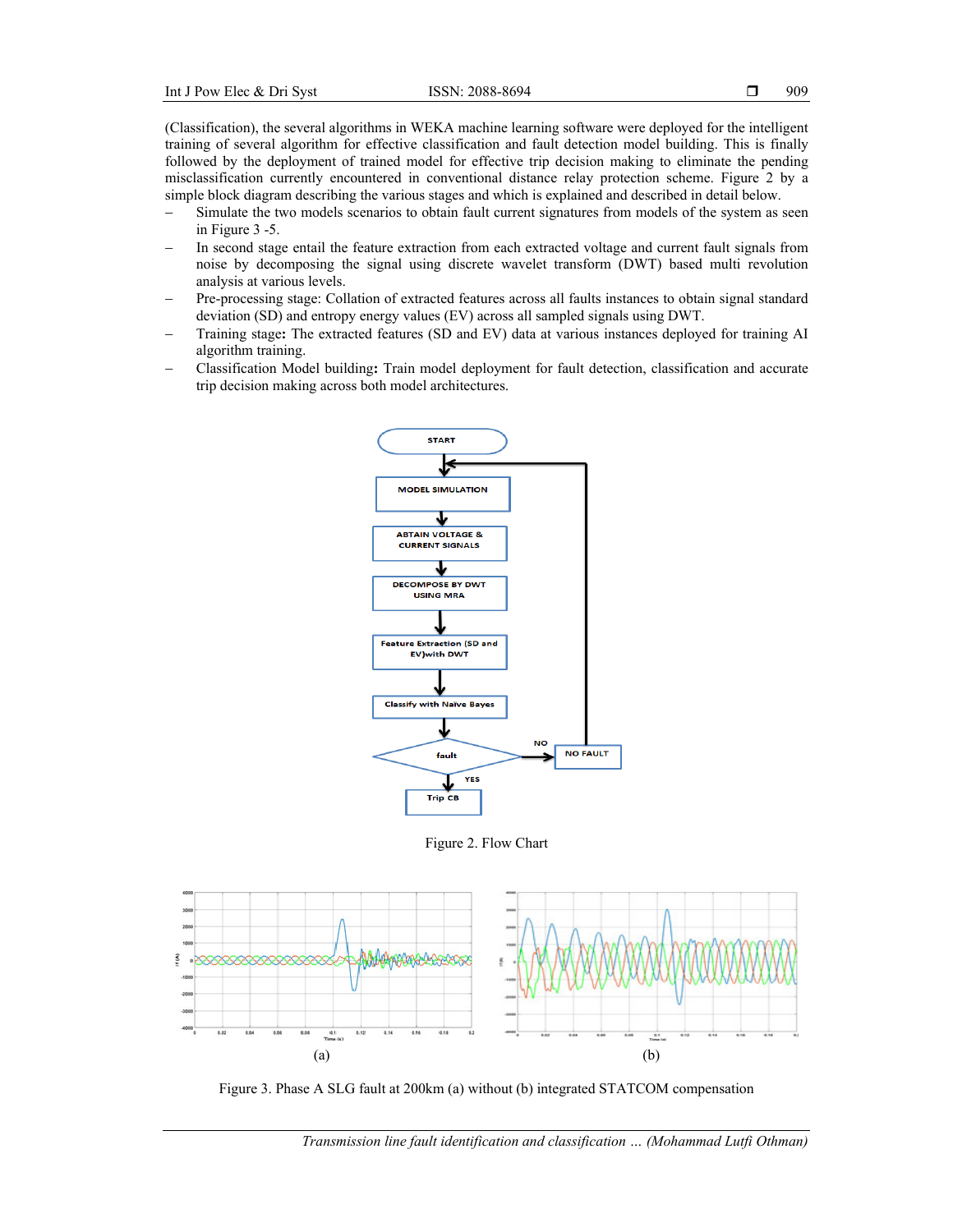

Figure 4. Phase B SLG fault at 200km (a) without (b) integrated STATCOM compensation



Figure 5. Phase C SLG fault at 200km (a) without (b) integrated STATCOM compensation

#### **2.1. Discrete wavelet transform**

The DWT is a powerful tool for time-frequency signal analysis of sampled localized transients' current signal to produce non-redundant restoration of signal. Moreover, it produces better spatial and spectral localization of signal. In recent decades, such advanced powerful tool has been used for designing the protective relays  $[17, 18-24]$ . In DWT, the fault current signal x (t) is decomposed into low and high frequency components such as approximation (A) and detailed coefficients (D) which is mathematically expressed in (1) and (2) for decomposed signal [25-26].

$$
x(t) = \sum_{k} c A_1 \Phi_{j-1,k}(t) + \sum_{k} c D_1 \Phi_{j-1,k}(t)
$$
\n(1)

$$
x(t) = A_1(t) + D_1(t)
$$
 (2)

The low frequency component of the signal also referred to as the approximation coefficients undergoes series levels of the decomposition up to N level to extract the original information from the noise and for regeneration of the decomposed signal as expressed in (3).

$$
x(t) = A_N(t) + D_N(t) + D_{N-1}(t) + \cdots + D_1(t)
$$
\n(3)

where  $N = 5$  is the decomposition level for extracted fault current signals as seen in Figure 6.

#### **2.2. Features Extraction and WEKA Machine learning**

The SD for both model scenarios before and during STATCOM integration on the high voltage transmission line extracted and analysed accordingly. The under-reach effect occurs only for extracted fault signals at different locations beyond the connected STATCOM element for the 3<sup>rd</sup> zone protection coverage of the distance relay. Other features include the entropy energy of the transient fault signal with hidden related information for fault detection study. All extracted features from transient faults signal are deployed for the onward model building in the WEKA machine learning algorithm for intelligent detective and classification model building in two model scenarios.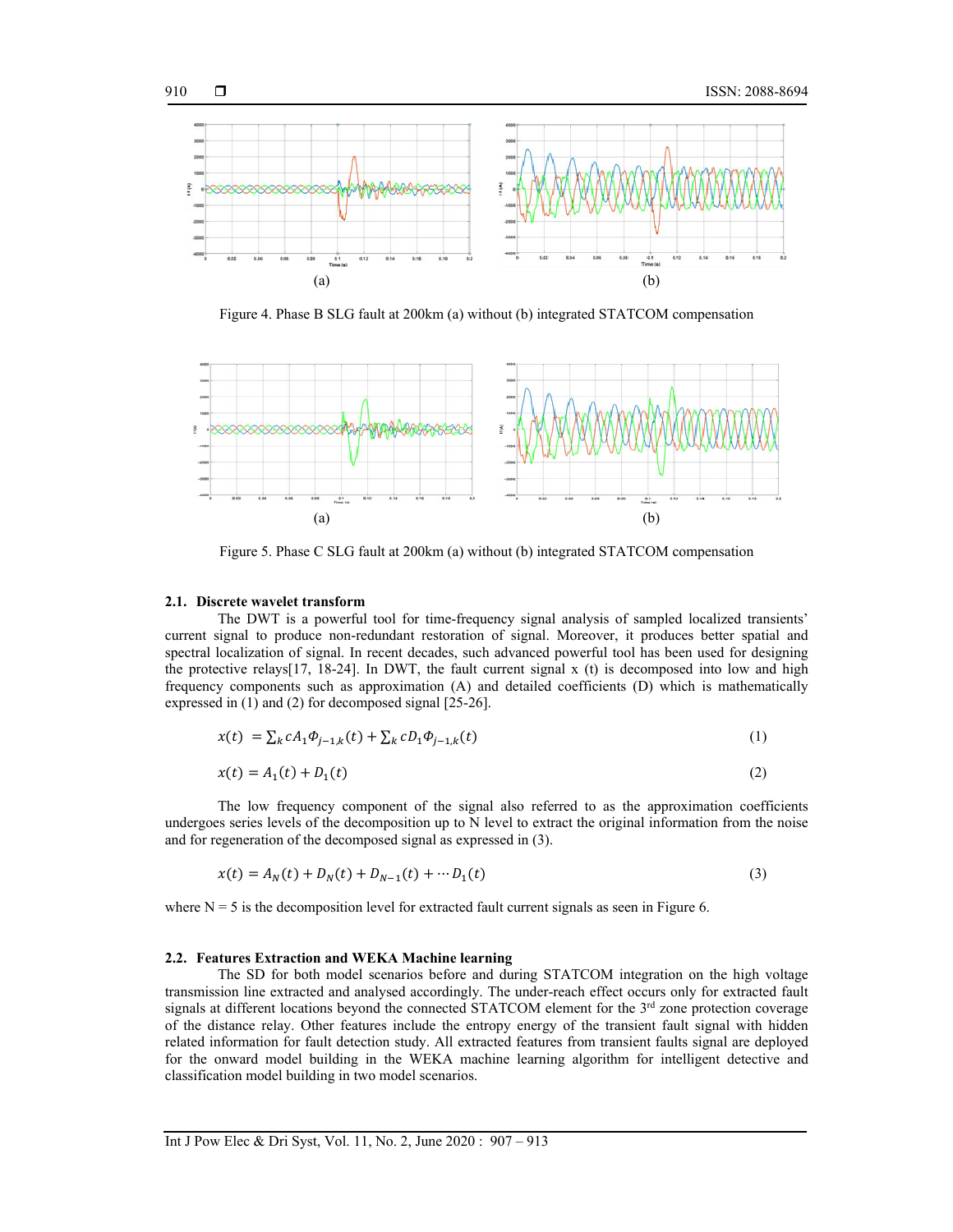

Figure 6. Decomposed transient fault current to 5 levels

# **3. RESULTS AND ANALYSIS**

The extracted analyzed result on Table 1 display the standard deviation for SLG faults for each faulted phase for both scenarios with and without integration of compensation device as propose. The result displayed no variation under normal operation condition in the measured current magnitude. However, after the integration of STATCOM compensated device, the SD across each faulted phase condition is much greater compared to those of healthy lines as an indication of fault presence. Similarly, there is much differences in the obtained values for integrated scenarios with higher analyzed values of SD for each faulted phases as compared with non-integration scenarios of compensation devices as display in Table 1.

Table 1: Extracted SD values from analyzed transient currents

|           |               |             | Without STATCOM |         |         | with STATCOM |        |        |
|-----------|---------------|-------------|-----------------|---------|---------|--------------|--------|--------|
| Condition | Type of fault | Location/km | STD-A           | STD-B   | STD-C   | STD-A        | STD-B  | STD-C  |
| Normal    | No Fault      | 100         | 177.35          | 177.13  | 177.06  | 875.0        | 877.0  | 866.0  |
|           |               | 200         | 177.35          | 177.13  | 177.06  | 875.0        | 877.0  | 866.0  |
| LG        | AG            | 100         | 3087.0          | 166.0   | 204.0   | 3394.0       | 800.0  | 797.0  |
|           |               | 200         | 1460.0          | 154.45  | 196.0   | 2046.0       | 825.0  | 817.0  |
|           | BG            | 100         | 300             | 3170.0  | 267.0   | 793.0        | 3490.0 | 835.0  |
|           |               | 200         | 238.11          | 1367.63 | 189.37  | 821.0        | 2110.0 | 836.0  |
|           | CG            | 100         | 263.0           | 299.0   | 2660.0  | 854.0        | 811.0  | 3305.0 |
|           |               | 200         | 187.16          | 236.74  | 1136.06 | 852.0        | 831.0  | 1888.0 |

Furthermore, the entropy energy result in Table 2 display the similar information for the normal conditions without variations in the SD values under both simulation scenarios. The faulted phase entropy energy value is higher across all faulted phases as an indication of fault presence. The comparison study also indicated a much higher value in entropy energy under integrated STATCOM condition as compared to nonintegration as highlighted on red on the result display.

Table 2: Extracted Entropy energy values from analyzed transient currents

|           |               |               | Without STATCOM       |             |           | with STATCOM          |             |           |
|-----------|---------------|---------------|-----------------------|-------------|-----------|-----------------------|-------------|-----------|
| Condition | Type of Fault | Location / km | $E-A$ 10 <sup>8</sup> | $E-B$ $108$ | $E-C 108$ | $E-A$ 10 <sup>8</sup> | $E-B$ $108$ | $E-C 108$ |
| Normal    | No Fault      | 100           | 1.25                  | 0.49        | 0.40      | 22.7                  | 6.25        | 13.1      |
|           |               | 200           | 1.25                  | 0.49        | 0.40      | 22.7                  | 6.25        | 13.1      |
| LG        | AG            | 100           | 94.6                  | 0.56        | 0.51      | 128                   | 5.36        | 11.4      |
|           |               | 200           | 25.9                  | 0.56        | 0.51      | 56.5                  | 5.62        | 12.1      |
|           | BG            | 100           | 1.64                  | 57.1        | 0.51      | 21.3                  | 70.7        | 13.2      |
|           |               | 200           | 1.44                  | 15.3        | 0.41      | 25.8                  | 27.5        | 12.3      |
|           | CG            | 100           | 1.39                  | 0.76        | 72.9      | 21.7                  | 5.74        | 97.1      |
|           |               | 200           | 1.33                  | 0.60        | 18.80     | 21.2                  | 6.22        | 38.6      |

*Transmission line fault identification and classification … (Mohammad Lutfi Othman)*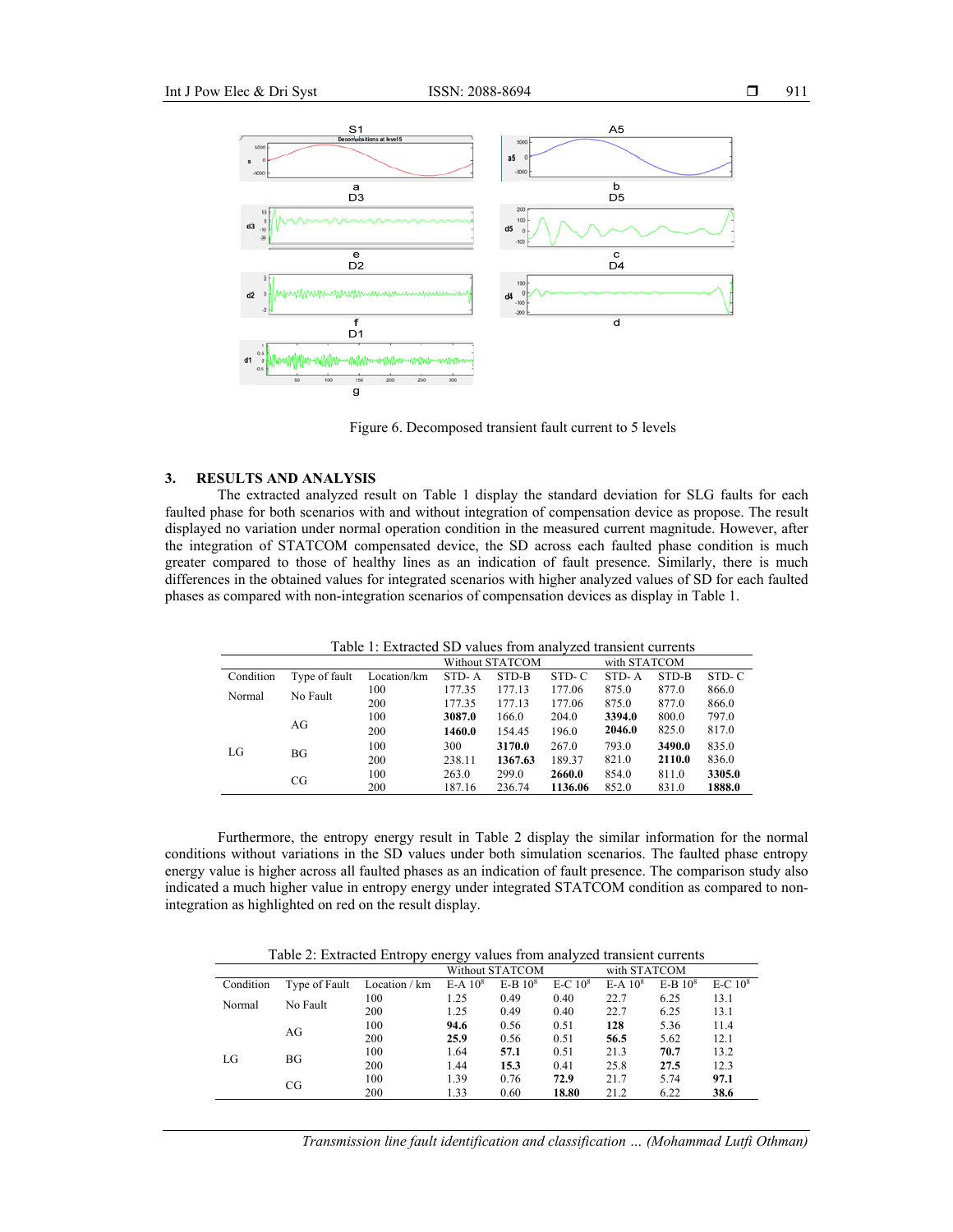The analyses performances of the SLG fault classification models developed in WEKA to address the pending under-reach challenges encountered by distance relay for  $3<sup>rd</sup>$  zones fault detection on a STATCOM compensated lines indicated effective model performance with the deployment of the propose Naive Bayes algorithm as compared to other intelligent algorithm with 100 % accuracy for all SLG fault detection and discrimination as observe in Table 3. This model effectively generalized after tested with new set of SD and EV data that was not deployed for the model training. The display Figure 7 shows the accuracy rate of the best algorithm

Table 3: Trained machine learning models performance analyses

| Taone 9. Trained machine rearning moders performance and yses |                        |                              |                      |  |  |  |  |
|---------------------------------------------------------------|------------------------|------------------------------|----------------------|--|--|--|--|
| <b>Scenarios</b>                                              | Performance            | Naive Baves algorithm $(\%)$ | MLP algorithm $(\%)$ |  |  |  |  |
| Case 1 model with SD                                          | Correct classification | 100                          | 80                   |  |  |  |  |
|                                                               | Misclassification      |                              | 20                   |  |  |  |  |
| Case 2 model with EV                                          | Correct classification | 100                          | 80                   |  |  |  |  |
|                                                               | Misclassification      |                              | 20                   |  |  |  |  |



Figure 7. Accuracy rate and Misclassification rate

#### **4. CONCLUSION**

The implication of the above result indicated the effective developed model that harnesses the pending under-reach challenges encountered on integrated STATCOM compensated transmission lines, using unique extracted signal features from advanced signal of SLG transient faults. Both features from SD and EV data have proven to contained useful hidden information that could be deploy for SLG fault discrimination and detection models under STATCOM integration. Naïve Bayes classifier model algorithm present a novel modification in distance relay algorithm performance to eliminate under-reach fault detection in the 3<sup>rd</sup> zone protection coverage for a distance relay backup operation performance.

#### **ACKNOWLEDGEMENTS**.

Special appreciation to my super visor Assoc. professor Mohammad Lutfi and Advance Lightening power energy research (ALPER) center for the support and funding.

#### **REFERENCES**

- [1] G. El-saady, R. M. Kamel, and E. M. Ali, "Errors Analysis in Distance Relay Readings with Presence of FACTS Devices," *Innovative Systems Design and Engineering*, vol. 4, no. 14, pp. 112–131, 2013.
- [2] A. T. Chandan, K. V. R. Mohan, S. Kompelli, and A. R. Singh, "Advance Distance Protection of Transmission Line in Presence of Shunt Compensator," *International Research Journal of Engineering and Technology (IRJET)*, pp. 751–757, 2015.
- [3] J. Lee, Y. Yoon, S. Cha, J. Lee, and J. Choe, "Development of distance relay models for real time digital simulator," *IFAC Proc*, vol. 36, no. 20, pp. 979–984, 2003.
- [4] X. Y. Zhou, H. F. Wang, R. K. Aggarwal, and P. Beaumont, "The Impact of Statcom on Distance Relay v DC cos no. August, pp. 22–26, 2005.
- [5] T. H. E. I. D. Relay, "Distance relays," pp. 61–76.